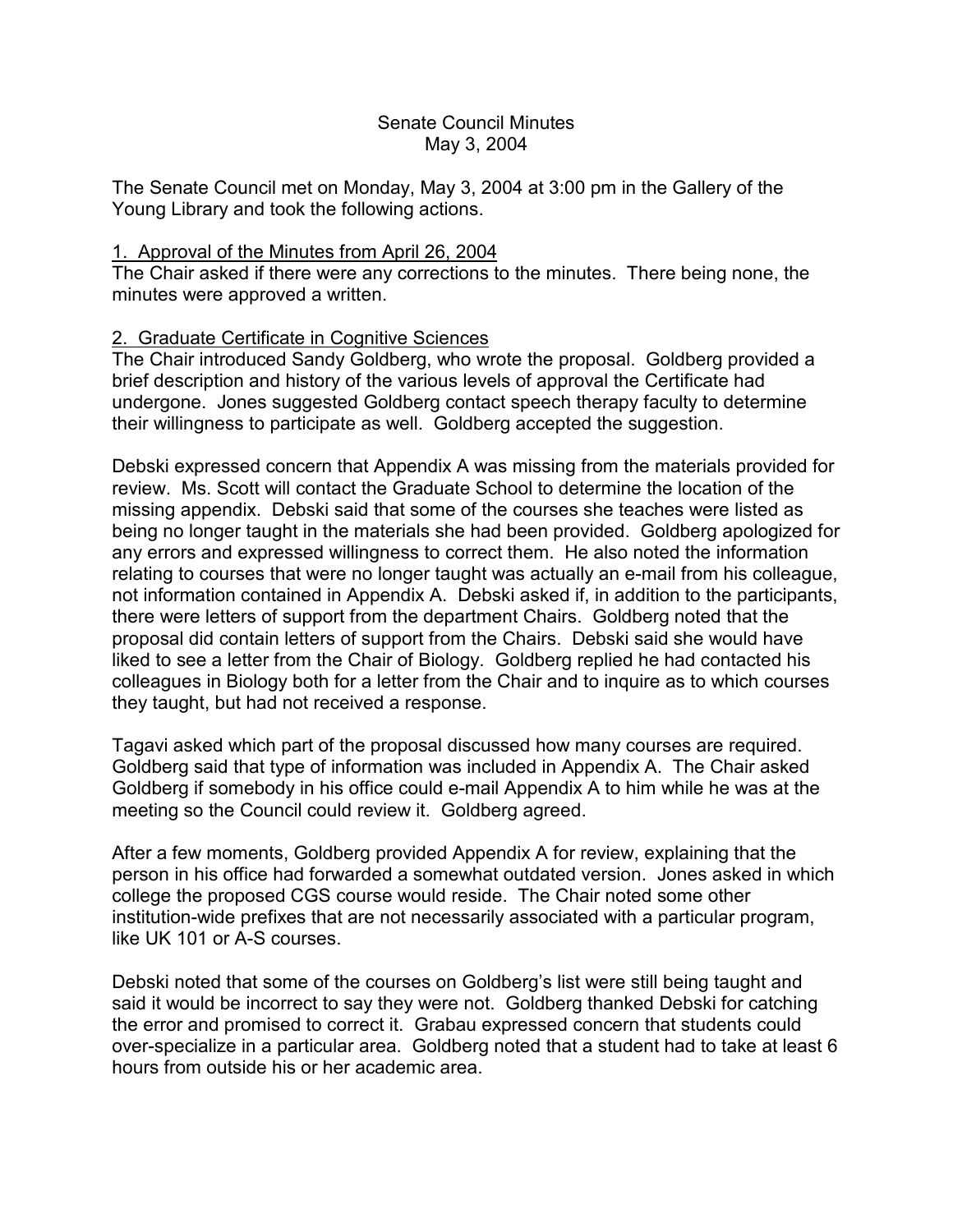Debski suggested Goldberg simplify the list of courses by noting which were cross-listed with eachother. Goldberg agreed. Jones expressed concern that some of the courses offered were on the periphery of cognitive science but did not centrally address the subject in the course offerings. Goldberg noted that contemporary cognitive science embraced a wider array of disciplines and methods of though than the traditional study of the field.

Bailey asked if students would be required to submit a final project or paper to complete the certificate requirements. Goldberg said a capstone project or paper was not currently one of the requirements.

Debski expressed concern that the proposal seemed piecemeal and was worried that some courses or faculty might be left out. Goldberg said his intention was to make the certificate program as comprehensive and inclusive as possible and welcomed the chance to include as many courses and faculty from as many departments as possible.

Chare made a **motion** to approve the proposal with the stipulation that within the next week the professors who teach the courses listed will be contacted via e-mail to ask them for input on other courses that may be taught, and that the course list be updated to reflect cross-listings. Tagavi **seconded** the motion.

Debski said there might be programs and faculty who were unaware of plans to offer the certificate and asked what assurances there were that the program would be open to others who might be interested in participating. Goldberg replied the way in which the program would thrive was by including as many faculty and courses from as many disciplines as possible. Debski asked the nature of the relationship between the certificate program and the medical school. Goldberg said he would be enthusiastic about including courses from the medical school, if the medical school faculty would be amenable to opening their courses to other students.

Debski suggested the friendly **amendment** of including in the motion the need for information on how often the courses in Appendix A are offered. Chard accepted the friendly amendment and Tagavi's second stood. The motion **passed** without dissent.

# 3. Addition of Public Policy track to MPA Program

Tagavi suggested that the MPP may be a new program rather than a new track in the MPA program. He noted that the department included information that it was only a new track in that 50 percent of the curriculum was the same, but he worried that some other component of the MPP could be changed in the future without having to go through the new program approval process. Tagavi also said the termination criteria was illogical in that it seems that a student with 7 hrs of C and 2 hrs of E is not terminated white a student with 9 hrs of C is. Tagavi suggested it be revised before being approved. Chard recommended contacting the program to see if they would change the language to "C or lower". Tagavi agreed. The Chair said he will discuss the matter with the program director before making the changes. Tagavi made a **motion** to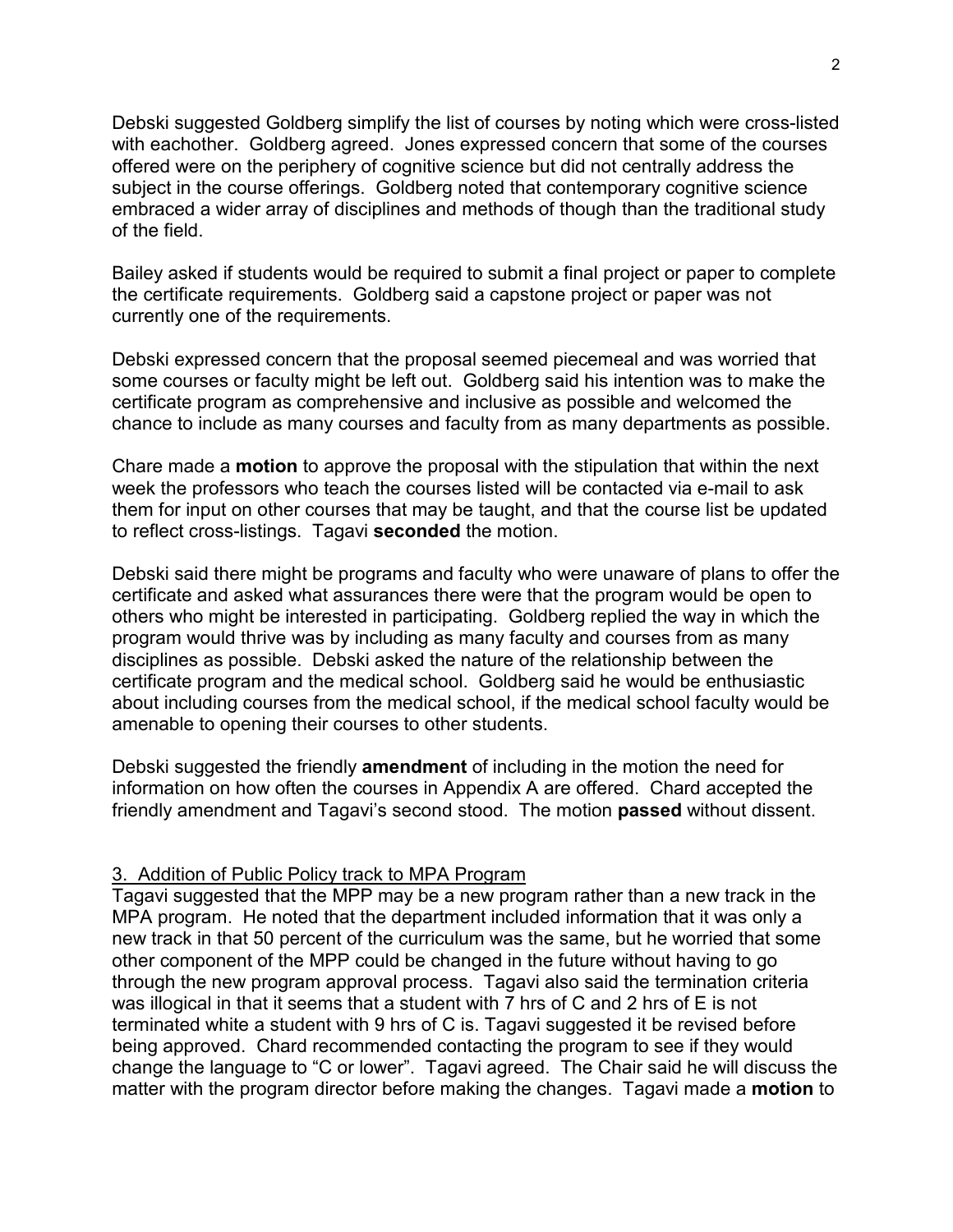approve the proposal, conditional upon the program's acceptance of the (I did not agree this was editorial, in fact I expressly disagreed that it was) change "C or lower". Kaalund **seconded** the motion. The motion **passed** without dissent.

### 3. Time limit to degree for Masters students

Tagavi noted that an e-mail received by SC members from a concerned faculty member had been circulated regarding a potential breach in the Rules of the Graduate Faculty. Several Council members reported receiving notification from the Dean of the Graduate School in which the proposal was withdrawn. As a result, the proposal was tabled indefinitely by the Council.

## 4. Other items from the Senate Council Transmittal

The following curricular items were approved by consent and will be included on the next University Senate Transmittal:

Business and Economics / Business Administration / Change in MBA Graduate School / Public Administration / Change in MPA

## 5. Items from the Admissions and Academic Standards Committee

### College of Communications Changes in Admission Deadlines

Tagavi suggested changing the language relating to when students who were enrolled in other UK colleges could apply for admission. Chard suggested including "or prior" instead of "and prior". Tagavi agreed.

The Chair noted these items would not be included in the 10-day circular and informed the Council members they were acting on these items on behalf of the Senate. He noted Chair-Elect Yanarella should report these actions to the Senate during the first meeting of the fall semester.

Chard made a **motion** to approve the proposal with the editorial change. Bailey **seconded** the motion. The motion **passed** without dissent.

### LCC Nursing Readmission

Saunier described the proposal and how it would change the readmission criteria. Tagavi made a **motion** to approve the proposal. Chard **seconded** the motion. The motion **passed** without dissent.

# College of Dentistry Promotion Policy and Graduation Policy

Tagavi pointed out some ways in which the proposed policy was vague regarding "C" grades and suggested clarifying the policy before approval. Chard recommended contacting Dentistry for clarification. Tagavi asked if students who received all C's could be promoted to the next year of study. Chard made a **motion** to table the proposal until Dentistry could provide clarification. Debski **seconded** the motion. The Chair will contact Dentistry and will try to obtain information about the following issues: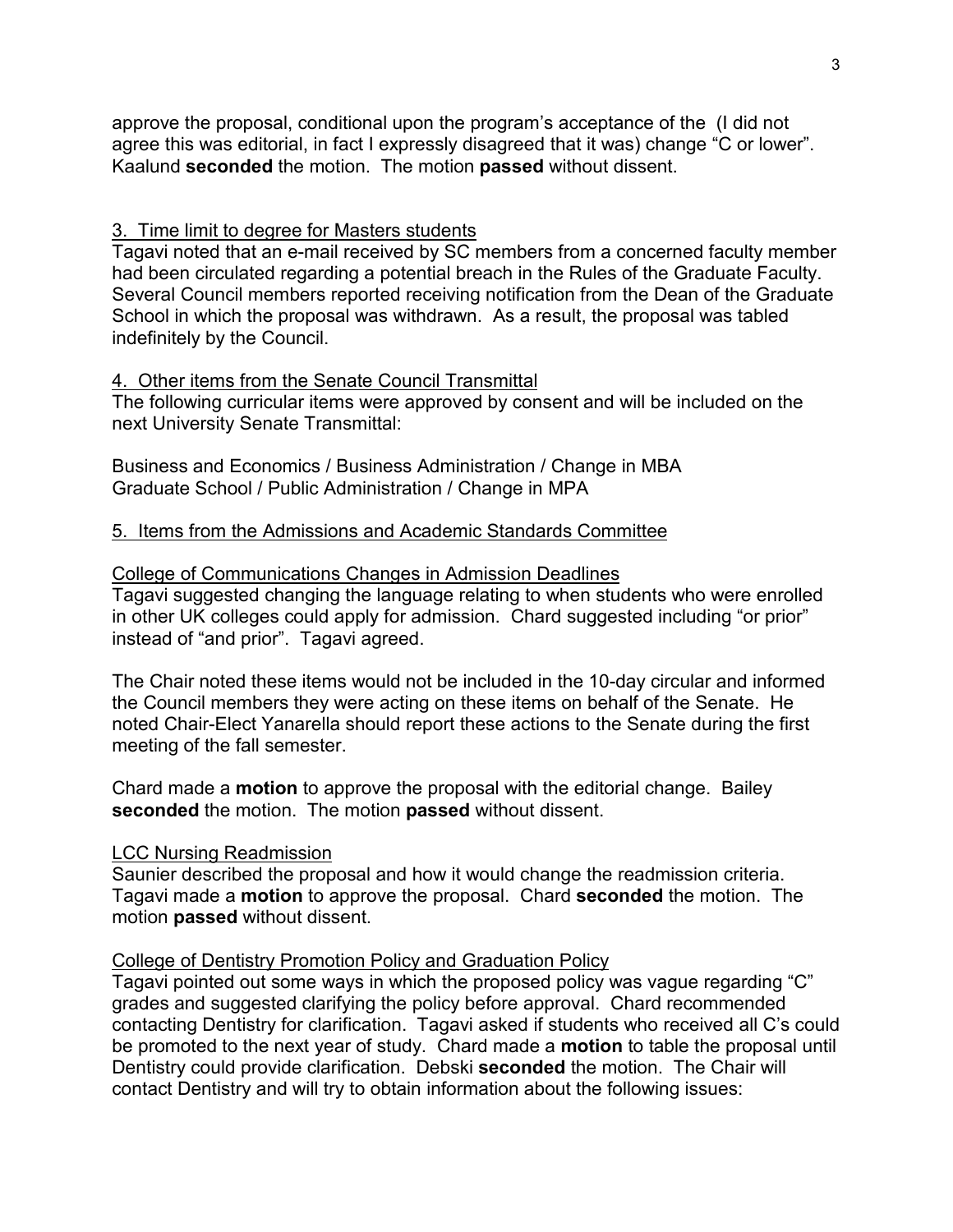- What does "completed satisfactorily" mean?
- Should the statement about resources and facilities be altered to indicate a lack of the same instead?
- The structure of the proposal should be altered such that the sentence regarding promotion under specific circumstances should be included in the lower portion of the proposal.
- The relationship of promotion to suspension and probation should be included. Can students who are on probation be promoted?

The item will be tabled until the next meeting. The motion **passed** without dissent.

#### School of Public Health GRE Policy proposal

Chard made a **motion** to approval the proposal. Bailey **seconded** the motion. Tagavi suggested the reasoning behind the proposal was poor because the data consisted of those for students who had been admitted with a GRE score to begin with. Bailey disagreed, suggesting the students who already held higher degrees were academically superior students. The motion **passed** without dissent.

#### Other Business

The Chair noted the receipt of an addendum to the Board and Senate degree candidate list. He informed the Council members that some of the new names were those of students who qualify for graduation in the new WKU/UK joint engineering program. The Chair noted the approval of the three students who had asterisks by their names was conditional upon the receipt of additional academic information from WKU. Chard made a **motion** to approve the addendum, conditional upon the receipt of the additional information from WKU. Tagavi **seconded** the motion. Jones noted the approval of the Board of Trustees will also be contingent upon the receipt of the additional information. The Chair asked who will be responsible for ensuring the conditions are met. Jones replied the deans of the two Engineering colleges will work together to ensure the degree requirements are satisfied. The motion **passed** without dissent.

The Chair announced he was almost finished compiling responses to his request to faculty to share their concerns about the budget. He said he will share it with the Board members at the Academic Affairs Committee meeting on May 5 before disbursing the compilation to the rest of the faculty.

The Chair announced that PR5 at the upcoming Board meeting will collapse three administrative positions into one by combining the Vice President for Academic Outreach, the Vice President for Research and Economic Development and the Associate Provost for Minority Affairs. The Chair said the fiscal and personnel implications of PR5 were unclear.

Jones asked the Chair for an updated on the recent admissions subcommittee meeting. The Chair reported the meeting was productive and helpful and that the recommendation the Admissions Advisory Committee will make is to raise admissions